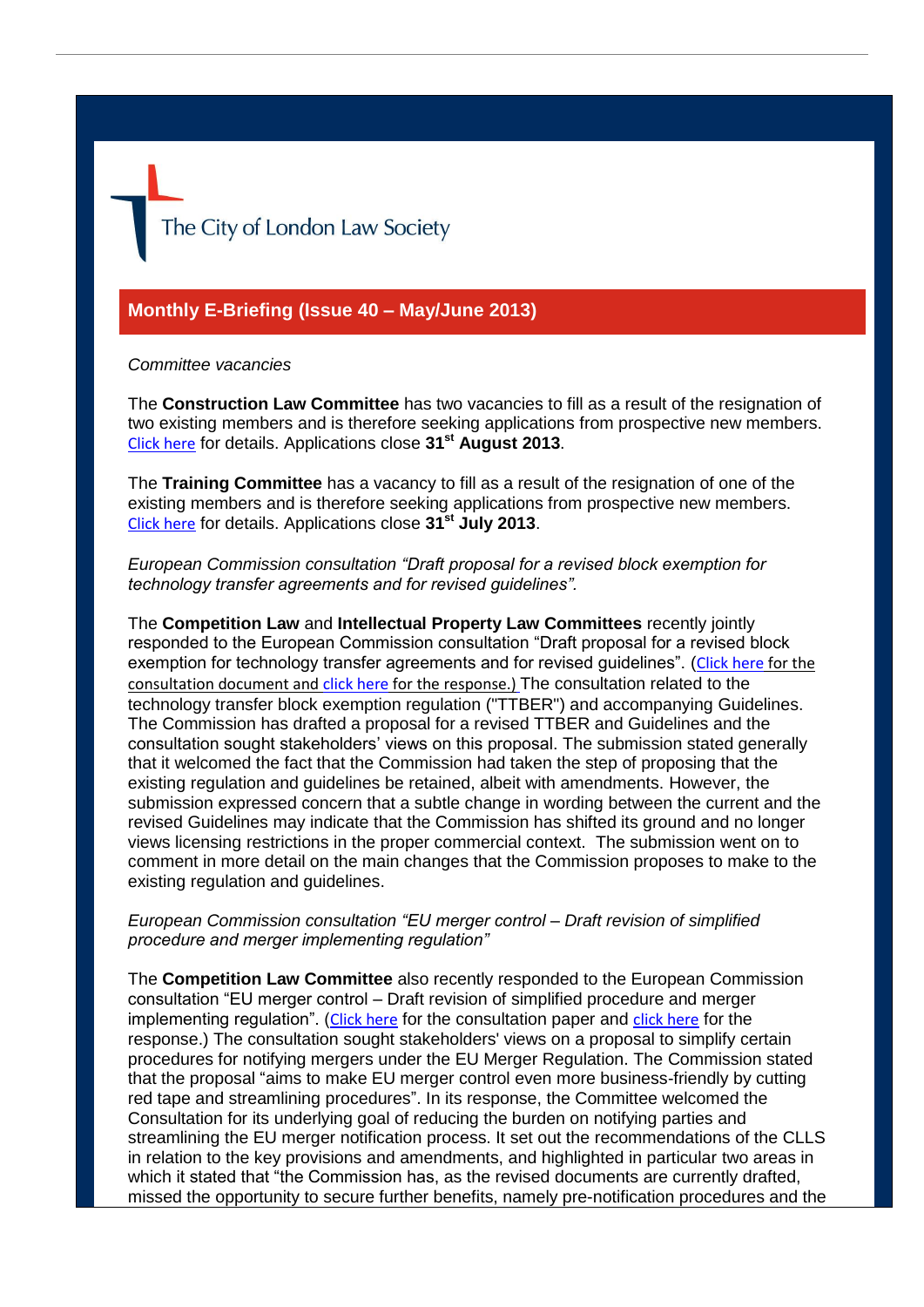so-called "5.4" documents".

*Joint Insolvency Committee Consultation on the Proposed Amendments to SIP 16*

The **Insolvency Law Committee** recently responded to the Joint Insolvency Committee Consultation on the Proposed Amendments to SIP 16. ([Click here](http://www.icaew.com/en/technical/insolvency/insolvency-regulations-and-standards/consultation-on-statements-of-insolvency-practice) for the consultation paper and [click here](http://www.citysolicitors.org.uk/FileServer.aspx?oID=1378&lID=0) for the response.) The consultation concerned a revision of the Statement of Insolvency Practice (SIP) 16. The consultation stated that the revision of the SIP was "not a major rewrite" and would not seek to impose new requirements on insolvency practitioners. The submission responded in detail to some of the consultation questions.

## *Law Commission consultation on Rights to Light*

The **Land Law** and **Planning & Environmental Law Committees recently responded** jointly to the Law Commission consultation on Rights to Light, and issued an associated press release. ([Click here](http://lawcommission.justice.gov.uk/consultations/rights-to-light.htm) for the consultation paper, [click here](http://www.citysolicitors.org.uk/FileServer.aspx?oID=1379&lID=0) for the response and [click here](http://www.citysolicitors.org.uk/FileServer.aspx?oID=1383&lID=0) for the press release.) The consultation paper considered the law relating to the entire lifecycle of a right to light, from creation to extinguishment. It considered private law easements of light only, and made no proposals in respect of planning law. The response made a series of detailed comments and stated generally that the CLLS does not regard the Law Commission paper as a "developer's charter," as the proposals provide significant protection for those with an interest in property seeking to protect their light.

*Questionnaire for the CLLS Certificate of Title 7th Edition*

The **Land Law Committee** also published a Questionnaire for the CLLS Certificate of Title 7<sup>th</sup> Edition ([Read document](http://www.citysolicitors.org.uk/FileServer.aspx?oID=1373&lID=0)).

*SRA Consultation "Red Tape Initiative - Phase 2: Removing unnecessary regulations and simplifying processes"*

The **Professional Rules & Regulation Committee ("PR&RC")** recently responded to the SRA Consultation "Red Tape Initiative - Phase 2: Removing unnecessary regulations and simplifying processes". ([Click here](http://www.sra.org.uk/sra/consultations/red-tape-initiative-phase-2.page) for the consultation paper and [click here](http://www.citysolicitors.org.uk/FileServer.aspx?oID=1402&lID=0) for the response.) The consultation concerned two proposals. Proposal 1 was expressed as removing an obligation of the compliance officers of the recognised bodies and sole recognised practitioners to report non-material breaches as part of the annual submission of information to the SRA. Proposal 2 concerned amendments to the SRA Practising Regulations 2011. In overview the CLLS welcomed these proposed changes, as being practical steps to reduce administrative and bureaucratic burdens on regulated firms, whilst maintaining the necessary protections for the profession and its practitioners and members of the public via a proportionate, risk based approach.

## *SRA's "Consultation on New Overseas Rules"*

The PR&RC also recently responded to the SRA's "Consultation on New Overseas Rules". ([Click here](http://www.sra.org.uk/sra/consultations/practising-overseas.page) for the consultation paper.) The consultation was intended to elicit any final comments on points of drafting detail on the proposed new section of the SRA Handbook on Practising Overseas and consequential amendments. The Committee made a number of general comments on the proposed new provisions ([Read response\)](http://www.citysolicitors.org.uk/FileServer.aspx?oID=1403&lID=0) and also enclosed a suggested mark-up of the new provisions, with annotated drafting comments embedded (see [read mark-up document\)](http://www.citysolicitors.org.uk/FileServer.aspx?oID=1404&lID=0).

# *FSA CP13/8 ("Publishing information about warning notices")*

The **Regulatory Law Committee** recently responded to FSA CP13/8 ("Publishing